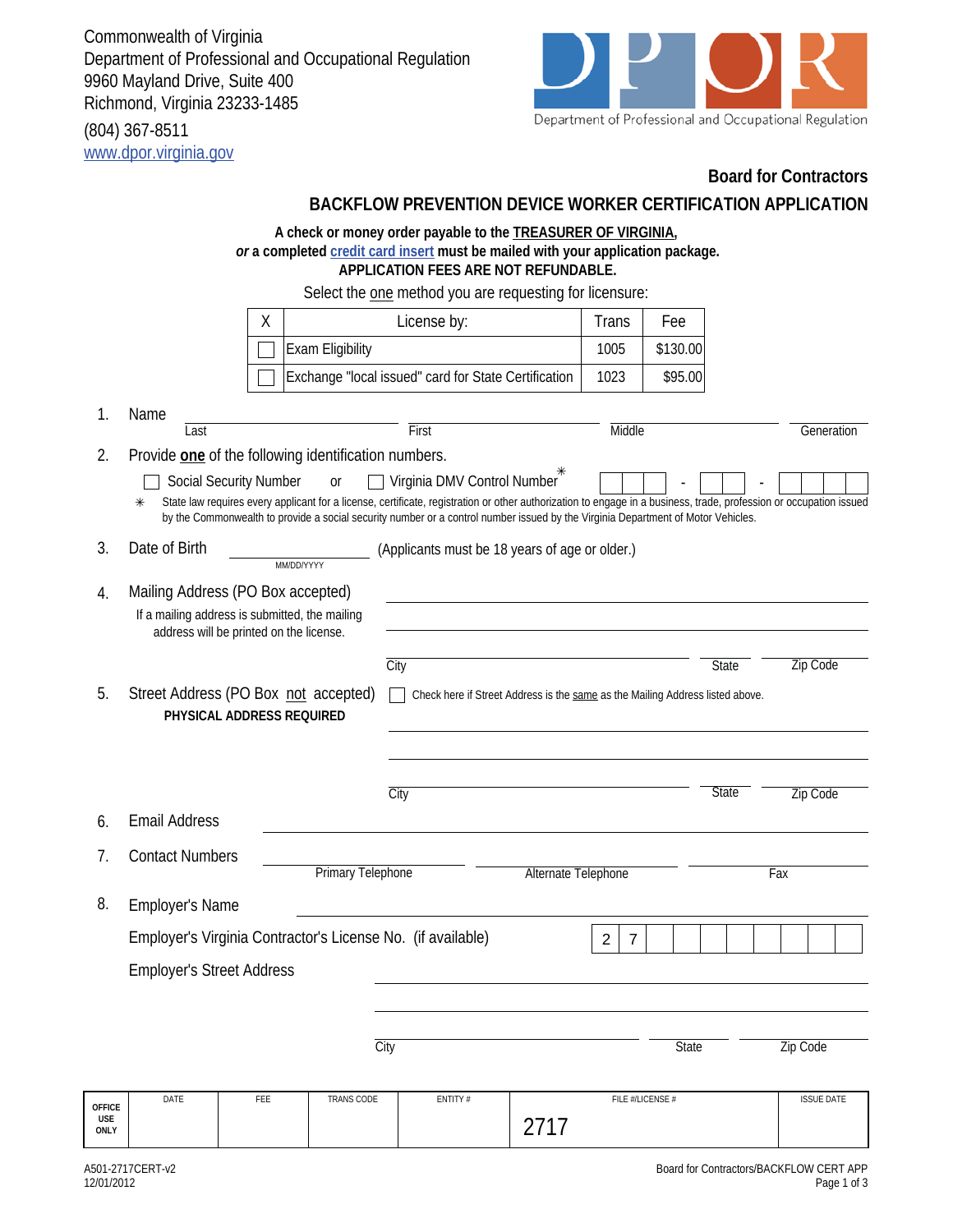- 9. Do you hold a current Backflow Prevention Device Worker license, certification or registration issued by any (excluding Virginia) local, state or national regulatory body? This may be used to qualify you for the Virginia examination.  $No$ 
	-
	- $Yes \fbox{If yes, complete the following table. Attach a copy of each Certification of Licensure/Letter of Good$ Standing if you want this to be used to qualify you for the exam.

| State/Jurisdiction | $Yes (Y)$ or No $(N)$ | Examination   Examination Date  <br>(if applicable) | License, Certification or<br>Registration No. | Expiration<br>Date |
|--------------------|-----------------------|-----------------------------------------------------|-----------------------------------------------|--------------------|
|                    |                       |                                                     |                                               |                    |
|                    |                       |                                                     |                                               |                    |
|                    |                       |                                                     |                                               |                    |

Certifications of Licensure/Letter of Good Standing prepared by the state board or regulatory body must include: 1) the license/certification/registration number; 2) the initial date of licensure; 3) the expiration date of the license or renewal fee; 4) the means of obtaining licensure *(i.e. exam, reciprocity, etc.)* **and** *5)* all closed disciplinary actions resulting in violations or undetermined.

10. Are you applying for a Virginia Backflow Prevention Device Worker license by exchanging a Virginia card issued by a local governing body or the Virginia Department of Heath prior to July 1, 1998?

 $No$ 

If yes, you may exchange your locality issued card only once. Attach copy of card or certification. (Skip to question #12) Yes  $\Box$ 

## Have you been approved by a local governing body prior to July 1, 1998 to perform backflow prevention devices work?  $No$ 11.

- Yes  $\Box$  If yes, this may qualify you to be exempt from the examination. Include a letter from the local governing body attesting to your level of expertise in the backflow prevention device work.
- 12. Which of the following requirements have you met in order to qualify for the backflow prevention device worker certification examination? Check only **one.**
	- $\Box$  Four years of practical experience in water distribution systems and 40 hours of formal vocational training in a school approved by the Board for Contractors. Board approved school list provided on Board website at www.dpor.virginia.gov/.

*Required attachments: Attach a completed Tradesman Individual Experience Form and certification(s) of completion or official transcript(s).* 

 $\Box$  Seven or more years of practical experience in the trade and 16 hours of formal vocational training in a school approved by the Board for Contractors. Board approved school list provided on Board website at www.dpor.virginia.gov/.

*Required attachments: Attach a completed Tradesman Individual Experience Form and certification(s) of completion or official transcript(s).* 

13. Have you ever been subject to a disciplinary action taken by any (including Virginia) local, state or national regulatory body?

 $No \ \Box$ 

- Yes  $\Box$  If yes, provide a certified copy of the final order, decree or case decision by a court or regulatory agency with lawful authority to issue such order, decree or case decision.
- A. Have you ever been convicted in any jurisdiction of a *felony*? Any guilty plea or plea of nolo contendere must be disclosed on this application. Do not disclose violations that were adjudicated as a minor in the juvenile court system. 14.

 $No \Box$ 

- Yes  $\Box$  If yes, provide the information requested in #14.C.
- B. Have you ever been convicted in any jurisdiction of a *misdemeanor* ? Any guilty plea or plea of nolo contendere must be disclosed on this application. Do not disclose violations that were adjudicated as a minor in the juvenile court system.

No

If yes, provide the information requested in #14.C. Yes  $\Box$